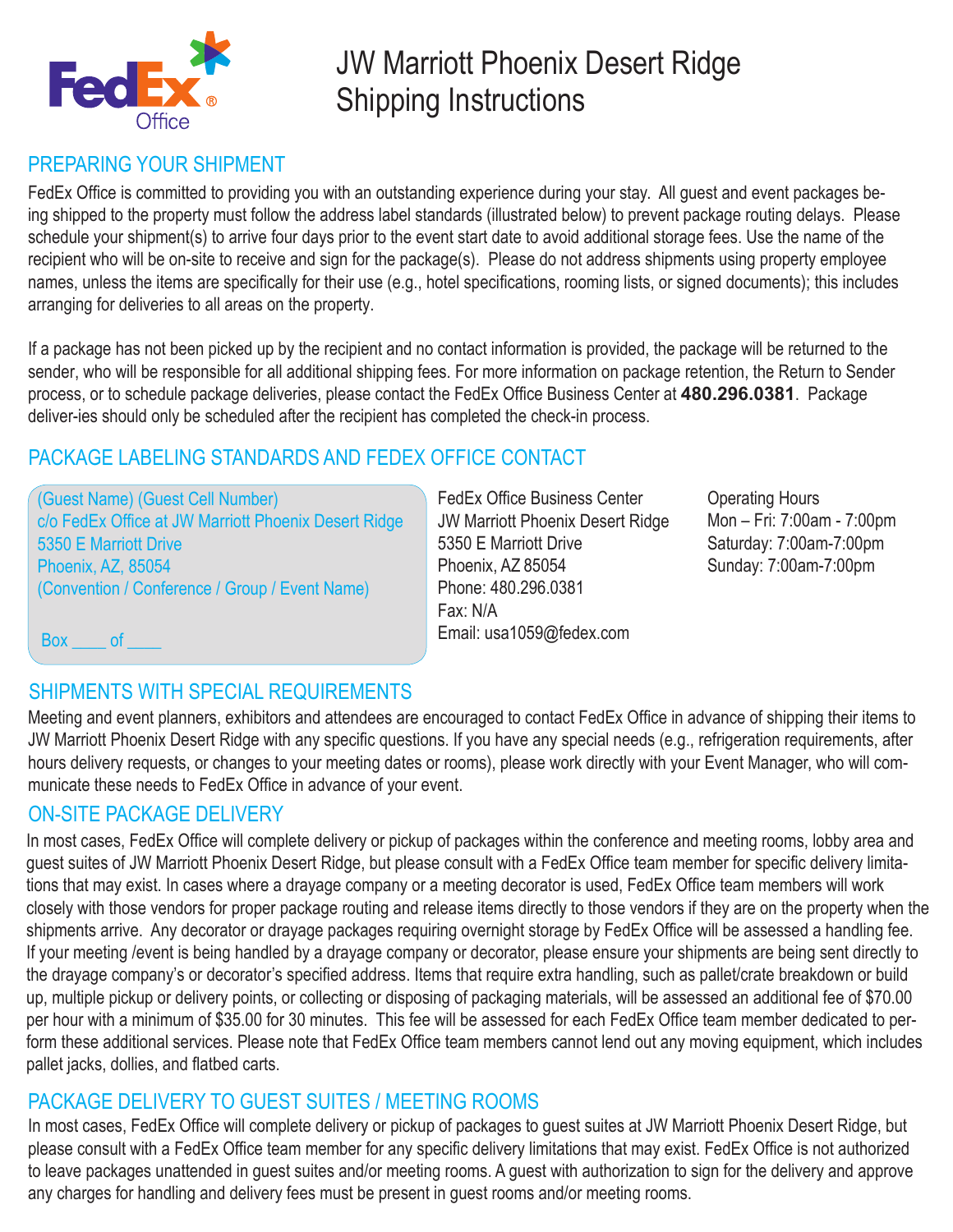

# JW Marriott Phoenix Desert Ridge Shipping Instructions

### UPON YOUR ARRIVAL

Packages will be available for pickup at the FedEx Office business center; a handling fee will apply. Packages, pallets, crates, display cases and other heavier items may be scheduled for delivery by contacting our staff at **480.296.0381**; a delivery fee will apply. Package deliveries should only be scheduled after the recipient has completed the check-in process. In order to maintain the proper chain of custody, FedEx Office requires the package recipient's signature before a package can be released from FedEx Office. Release signatures are captured at the time of package pickup or package delivery to the recipient.

## UPON YOUR DEPARTURE

FedEx Office offers pack and ship services and packaging supplies, such as boxes, tape, etc., which are also available for purchase at the FedEx Office business center. All outbound packages must have a completed carrier airbill affixed to each package. FedEx Express® shipping boxes and airbill forms are available and are complimentary. Outbound packages and freight to be picked up by a third party courier should be coordinated directly with those vendors, and communication should be sent to FedEx Office, indicating when those items will be picked up. FedEx Office will not make arrangements for freight or third party courier transportation and/or pickup. Outbound handling fees will be applied to all packages and freight, regardless of carrier, in addition to shipping/transportation fees.

| <b>PACKAGE WEIGHT</b>   | <b>PACKAGE PICKUP OR</b><br>DROP OFF BY GUEST | PACKAGE PICKUP OR DELIVERY<br>BY FEDEX OFFICE |
|-------------------------|-----------------------------------------------|-----------------------------------------------|
| Envelopes up to 1.0 lb. | \$2.00                                        | \$5.00                                        |
| $0.0 - 1.0$ lb.         | \$2.00                                        | \$5.00                                        |
| $1.1 - 10.0$ lbs.       | \$10.00                                       | \$15.00                                       |
| $10.1 - 20.0$ lbs.      | \$15.00                                       | \$20.00                                       |
| $20.1 - 30.0$ lbs.      | \$20.00                                       | \$30.00                                       |
| $30.1 - 40.0$ lbs.      | \$25.00                                       | \$40.00                                       |
| $40.1 - 50.0$ lbs.      | \$25.00                                       | \$50.00                                       |
| $50.1 - 60.0$ lbs.      | \$35.00                                       | \$50.00                                       |
| $60.1 - 150.0$ lbs.     | \$35.00                                       | \$70.00                                       |
| Pallets & Crates*       | \$150.00 or \$0.75/lb. > 200 lbs.             | $$150.00$ or $$0.75$ /lb. > 200 lbs.          |

## PACKAGE HANDLING AND STORAGE FFES

Package weights will be rounded up to the nearest pound.

\* For inbound/outbound pallets or crates, the receiving and delivery charges are consolidated into a single fee of \$150.00 or \$0.75/lb. > 200 lbs., which is applied to each pallet/crate handled.

#### ADDITIONAL SERVICES

PACKAGE WEIGHT STORAGE FEE AFTER 5 DAYS Envelopes up to 1.0 lb. No Charge  $0.0 - 10.0$  lbs.  $$5.00$  $10.1 - 30.0$  lbs.  $\qquad \qquad$  \$10.00  $30.1 - 60.0$  lbs. \$15.00  $60.1 - 150.0$  lbs.  $$25.00$ Pallets & Crates | \$50.00 Over 6.5' in Size \$25.00

A one-time package storage fee will apply to each package received and stored for more than five (5) calendar days. Items measuring over 6.5 feet in size are considered oversize and will be assessed an additional oversize fee if stored for more than five (5) calendar days.

Items that require extra handling, such as pallet/crate breakdown or build up, multiple pickup or delivery points, or collecting and disposing of packaging materials, will be assessed an additional fee of \$70.00 per hour with a minimum of \$35.00 for 30 minutes. This fee will be assessed for each FedEx Office team member dedicated to perform these additional services. Please note that FedEx Office team members cannot lend out any moving equipment, which includes pallet jacks, dollies, and flatbed carts.

## TERMS AND CONDITIONS

Receiving, delivery and storage charges are payable at the time of delivery. Recipient may be required to present government-issued photo identification and sign for delivery. Shipper must comply with all applicable local, state and federal laws, including those governing packing, marking, labeling and shipping. OBTAIN FIRE, CASUALTY AND ALL OTHER INSURANCE ON PACKAGE CONTENTS PRIOR TO SHIPPING. Neither the Property nor FedEx Office and Print Services, Inc. provide such insurance. Neither the Property nor FedEx Office and Print Services, Inc. nor the employees, agents or contractors of either firm will be liable for any damages, whether direct or indirect damages, relating to or arising out of any loss or damage to any package or its contents, unless a package is lost after receipt on the Property, in which case such liability shall be limited to the lesser of \$100 or the liability of the carrier indicated above. By sending your package to the Property, you agree to be bound by any additional terms and conditions that the Property or FedEx Office and Print Services, Inc. may establish from time to time for receiving and delivering of packages.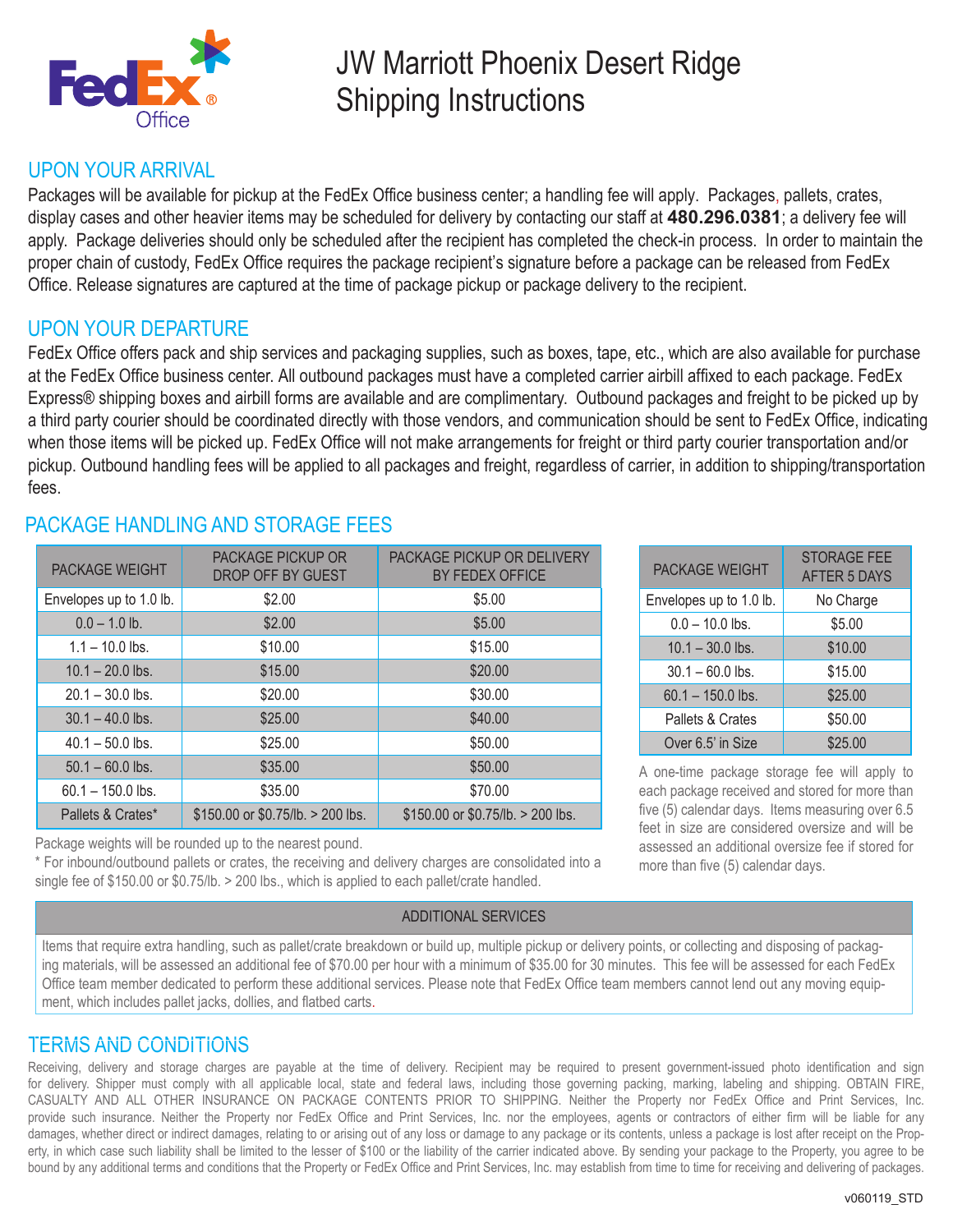

## DECORATOR SHIPPING INSTRUCTIONS

FedEx Office is proud to be a partner of JW Marriott Phoenix Desert Ridge in offering Guest Package Services on-site. This service includes receiving all inbound packages shipped to the hotel's physical address. FedEx Office staff is on-site in both the Business Center and the Parcel Office to meet the needs of the guests and employees of the hotel.

FedEx Office understands the role of the Decorator. As such, a customized workflow has been created to allow FedEx Office to effectively operate the parcel area of the property without impeding the work of the Decorator.

### INBOUND PACKAGES

Two different options are available for every Decorator package arriving at the property's loading dock.

#### A. Immediate Release Packages

Provided that the Decorator is on the property and ready to take possession/custody of the packages upon their arrival, FedEx Office will complete an immediate release of the Decorator labeled packages to the Decorator as soon as packages are received from the carrier.

#### B. Received and Processed Packages

Any Decorator packages received and processed by FedEx Office that are stored overnight will incur applicable receiving fees. Payment by the Decorator will be required at the time of package release. As a sign of our partnership with Decorators, we are pleased to offer discounts of the retail handling fees assessed on processed packages.

To provide a seamless experience for guests, and reduce confusion regarding package locations, Decorators are encouraged to emphasize the off-site receiving address for event shipments. This workflow will avoid FedEx Office handling fees on Decorator packages delivered directly to the property.

## OUTBOUND PACKAGES

FedEx Office is available to setup an outbound shipping desk within or near the meeting space to handle outbound shipments, as long as advanced notice and approval is provided during the event planning stages. Outbound handling fees apply to all outbound packages taken into possession by FedEx Office.

#### **FedEx Office Business Center**

JW Marriott Phoenix Desert Ridge 5350 E Marriott Drive Phoenix, AZ 85054 Hotel Ext: 3500 Phone: 480.296.0381 Fax: N/A Email: usa1059@fedex.com

### **Operating Hours**

Monday–Friday: 7:00am - 7:00pm Saturday: 7:00am-7:00pm Sunday: 7:00am-7:00pm

#### **Guest Package Office Hotel** Ext: 3764 Phone: Email: pm1059@fedex.com

### TERMS AND CONDITIONS

Receiving, delivery and storage charges are payable at the time of delivery. Recipient may be required to present government-issued photo identification and sign for delivery. Shipper must comply with all applicable local, state and federal laws, including those governing packing, marking, labeling and shipping. OBTAIN FIRE, CASUALTY AND ALL OTHER INSURANCE ON PACKAGE CONTENTS PRIOR TO SHIPPING. Neither the Property nor FedEx Office and Print Services, Inc. provide such insurance. Neither the Property nor FedEx Office and Print Services, Inc. nor the employees, agents or contractors of either firm will be liable for any damages, whether direct or indirect damages, relating to or arising out of any loss or damage to any package or its contents, unless a package is lost after receipt on the Property, in which case such liability shall be limited to the lesser of \$100 or the liability of the carrier indicated above. By sending your package to the Property, you agree to be bound by any additional terms and conditions that the Property or FedEx Office and Print Services, Inc. may establish from time to time for receiving and delivering of packages.